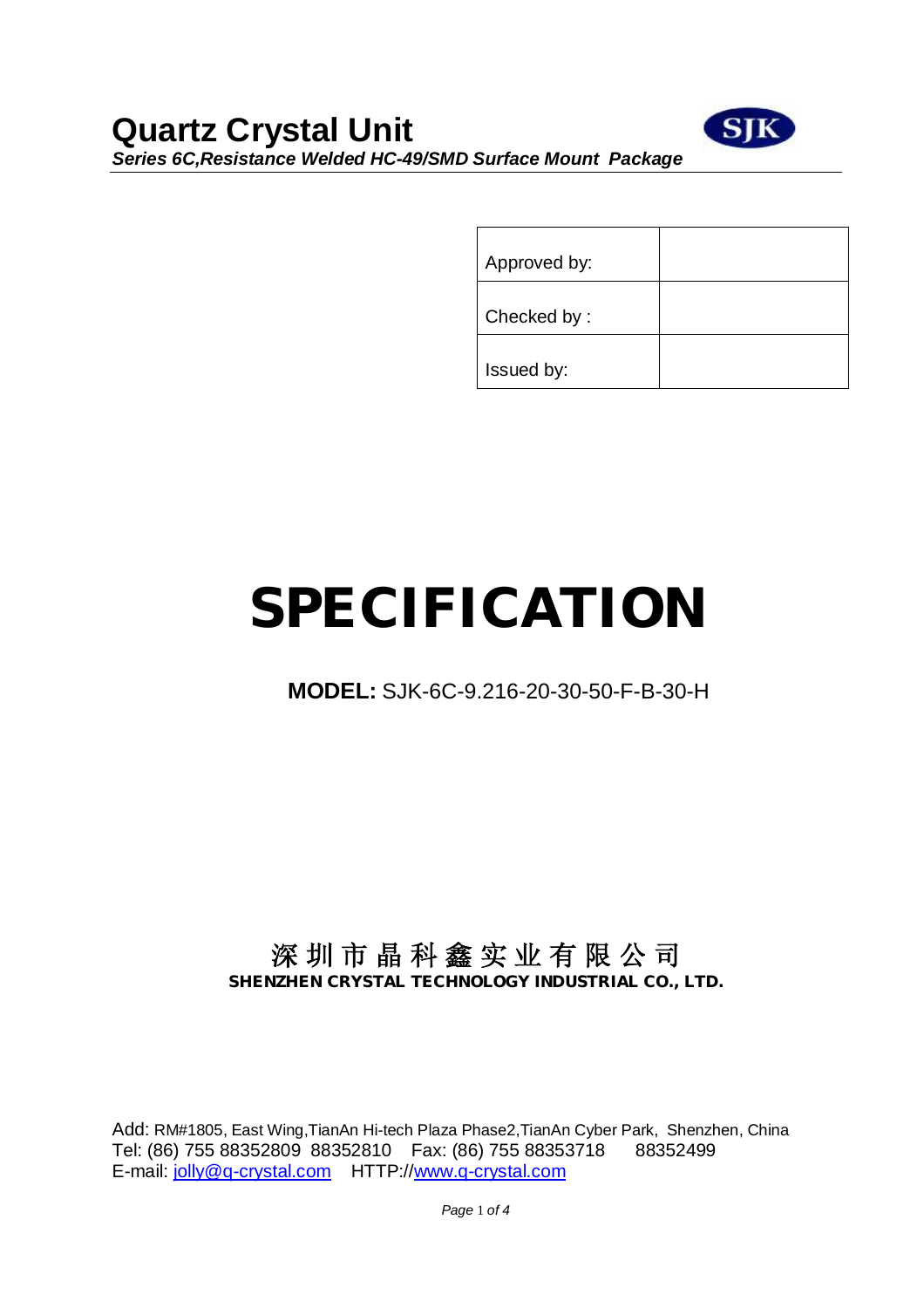

#### **FEATURE**

- l Height 4.0mm or 3.0mm, compact crystal unit to surface mount.
- l Able to by means of a metal case and completely sealed high resolution characteristics.
- l Copes with high density mounting and is the optimum for mass production.

#### **ELECTRICAL SPECIFICATIONS**

| Nominal frequency                                 | 9.216MHz                          |
|---------------------------------------------------|-----------------------------------|
| Oscillation mode                                  | <b>Fundamental</b>                |
| Load capacitance                                  | 20pF                              |
| Frequency tolerance                               | $\pm$ 30PPM at 25 $\pm$ 3°C       |
| Equivalent series resistance                      | 50 $\Omega$                       |
| Storage temperature range                         | -40℃--+85℃                        |
| Operating temperature range                       | -20℃--+70℃                        |
| Frequency Stability Over Operating<br>Temperature | $+30$ PPM                         |
| Parallel capacitance(Co)                          | 7PF Max                           |
| Drive level                                       | $100 \mu W$                       |
| Insulation resistance                             | More than 500M $\Omega$ AT DC100V |

#### **Reflow Condition**



## **Dimension**

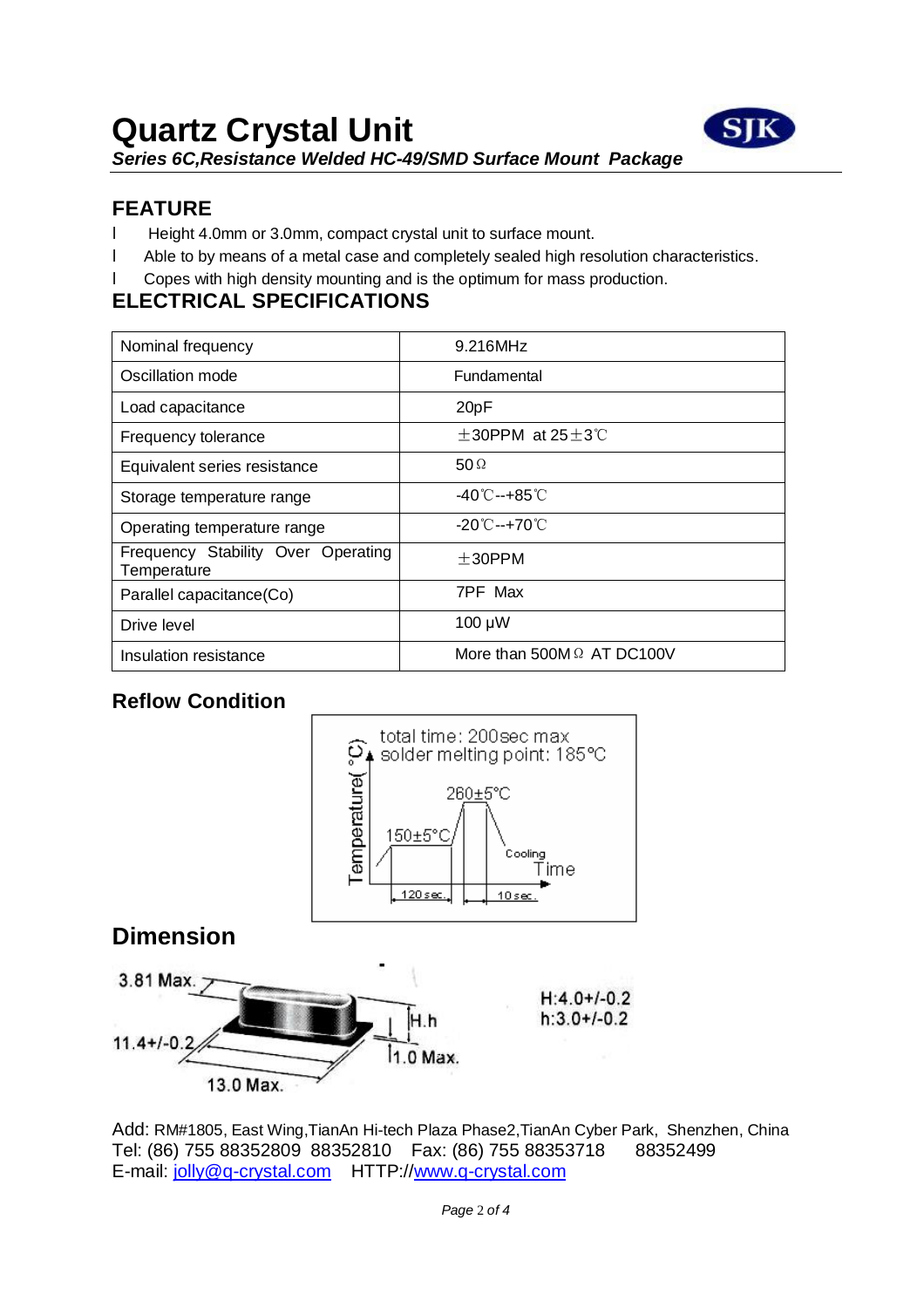

# **Quartz Crystal Unit**  *Series 6C,Resistance Welded HC-49/SMD Surface Mount Package*





|            | Descriptio              | Code         | <b>Dimenstions</b>           |                                 |  |  |  |
|------------|-------------------------|--------------|------------------------------|---------------------------------|--|--|--|
|            | Diameter                |              | A                            | $\phi$ 330+/-2.0                |  |  |  |
| Flanges    | Thickness               |              | t                            | $2.4 + (-0.2)$                  |  |  |  |
|            | Width between Flanges   |              | W                            | $+2.0$<br>24.4-0                |  |  |  |
|            | <b>Outline Diameter</b> |              | B                            | $\phi$ 100+/-2.0                |  |  |  |
|            |                         | Width        | F                            | $2.3 + (-1.0)$                  |  |  |  |
|            | Center Core Slit        | Depth        | V                            | $6.0 + (-1.0)$                  |  |  |  |
| Flanges    |                         | Position     | O                            | $120^{\circ}$ +/-3.0 $^{\circ}$ |  |  |  |
|            | Spindle Diameter        |              | C                            | $\phi$ 13.0+/-0.5               |  |  |  |
|            |                         | Width        | Е                            | 2.5                             |  |  |  |
|            | Key Seats               | Depth        | U                            | $5.0 + (-0.5)$                  |  |  |  |
|            |                         | Position     | Q                            | $120^{\circ}$ +/-3 <sup>o</sup> |  |  |  |
| Fenestrate | <b>Outline Radius</b>   | Ro           | $R90+/1.0$                   |                                 |  |  |  |
|            | Inline Radius           |              | Ri                           | $R40+/-1.0$                     |  |  |  |
|            | Rounded Comers          |              | Re                           | $+2.0$<br>$R$ 5-0               |  |  |  |
|            | Open Angle              | $\mathbb{R}$ | $40^{\circ}$ +/-2 $^{\circ}$ |                                 |  |  |  |

| Code | Dimension        | Code | Dimension                |  | <b>Dimension</b>       |
|------|------------------|------|--------------------------|--|------------------------|
| А    | $5.0+/-0.1$      | E    | $1.75 + (-0.1)$          |  | $\varphi$ 1.5(+0.1,-0) |
| B    | $15.0 + (-0.2)$  | F    | $8.0+/-0.1$ / 12.0+/-0.1 |  | $5.0+/-0.1$            |
| C    | $24.0 + (-0.3)$  | G    | $2.0 + (-0.1)$           |  | $5.0+/-0.1$            |
| D    | $11.05 + (-0.1)$ |      | $4.0 + (-0.1)$           |  |                        |